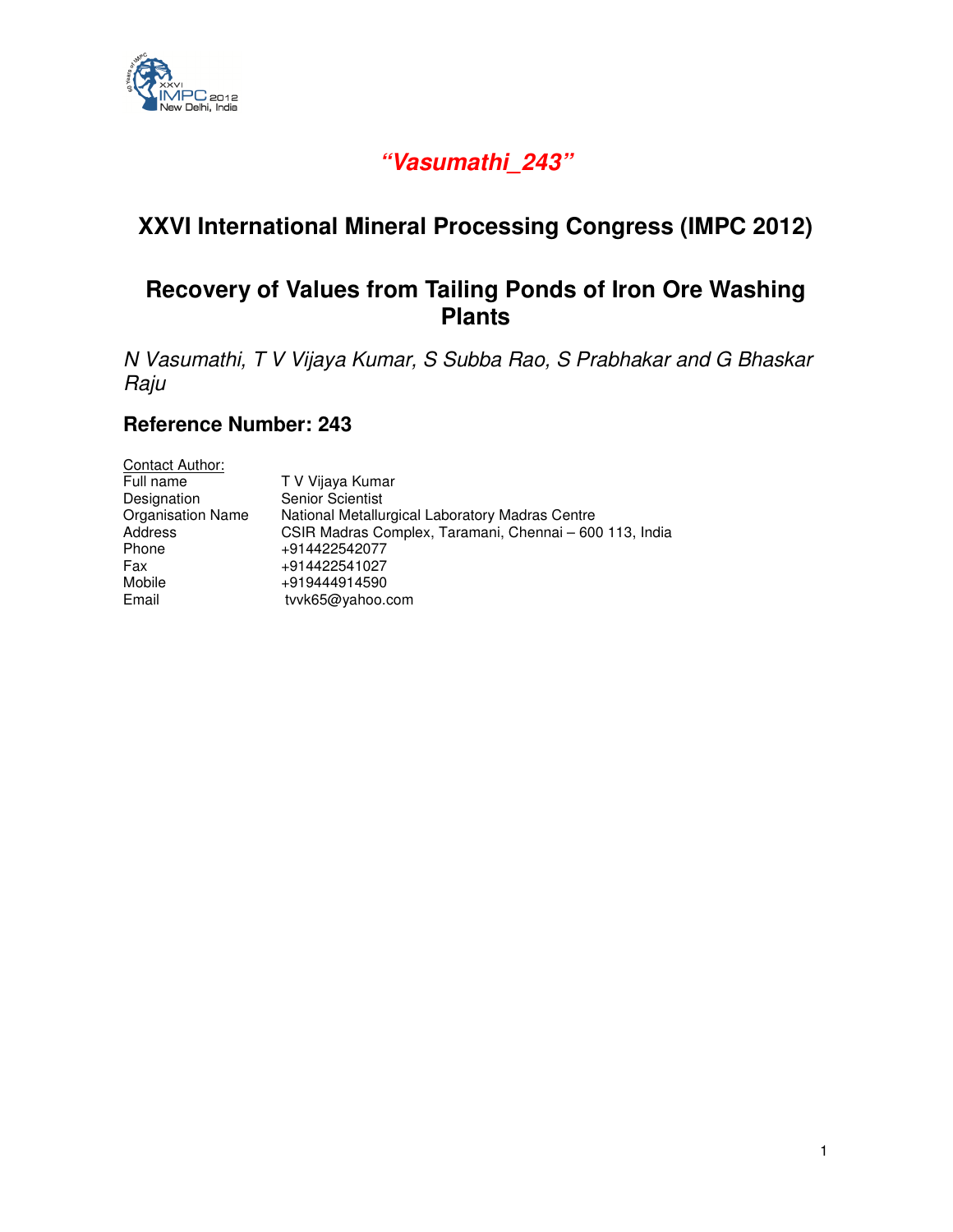

# **Recovery of Values from Tailing Ponds of Iron Ore Washing Plants**

N Vasumathi<sup>1</sup>, T V Vijaya Kumar<sup>2</sup>, S Subba Rao<sup>3</sup>, S Prabhakar<sup>4</sup> and G Bhaskar Raju<sup>5</sup>

1.

Scientist, National Metallurgical Laboratory Madras Centre, CSIR Madras Complex, Taramani, Chennai – 600 113, India. Email: vasumatisamy@gmail.com

#### 2.

Senior Scientist, National Metallurgical Laboratory Madras Centre, CSIR Madras Complex, Taramani, Chennai – 600 113, India. Email: tvvk65@yahoo.com

3.

Senior Principal Scientist, National Metallurgical Laboratory Madras Centre, CSIR Madras Complex, Taramani, Chennai – 600 113, India. Email: sripadas@gmail.com

4.

Chief Scientist, National Metallurgical Laboratory Madras Centre, CSIR Madras Complex, Taramani, Chennai – 600 113, India. Email:drprabhakar1956@gmail.com

5.

Chief Scientist, National Metallurgical Laboratory Madras Centre, CSIR Madras Complex, Taramani, Chennai – 600 113, India. Email: gbraju55@gmail.com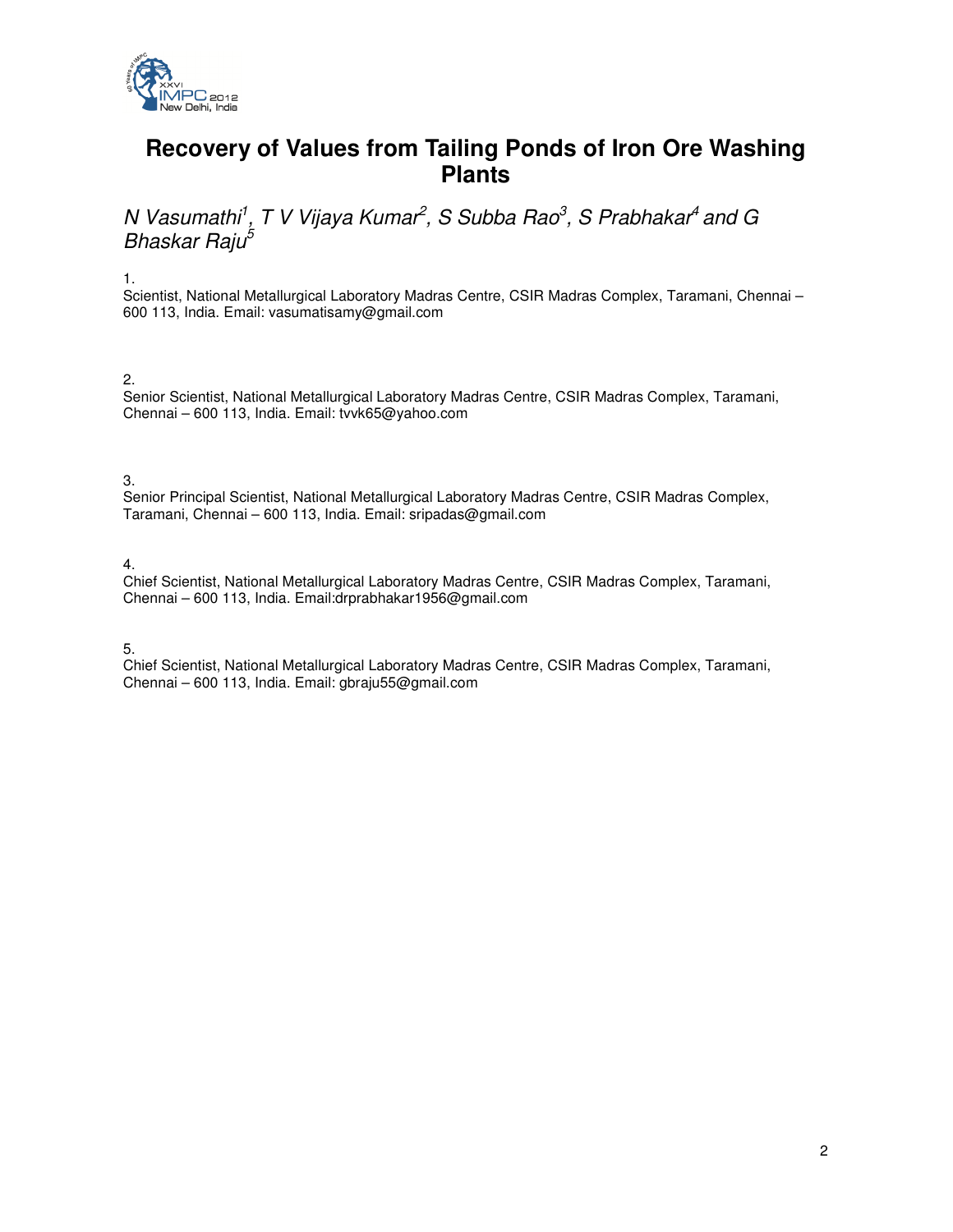

### **ABSTRACT**

Most of the Iron ore washing plants set up in India in the earlier days consist of sizing of the ore by dry / wet screening, washing and classification by screw classifiers. In this classical approach, iron values were lost in the form of fines and utrafines into the tailing ponds as they had little commercial value in those days and accumulated in huge quantities over the years. As the high grade deposits are getting exhausted and the demand for high grade finer material for pellet making is ever increasing, focus is shifting towards recovering the values from the erstwhile tailing ponds by column flotation. This is also supposed to mitigate to certain extent the environmental problems caused by the ever expanding and unmanageable tailing dams.

A case study is presented wherein a composite sample is prepared from samples drawn systematically from multi - locations in a sprawling tailing dam. Laboratory scale column flotation tests on this composite tailings sample, basically originating from two operating iron ore beneficiation plants of JSW Steel Ltd., one of the leading producers of steel in India, are found to be encouraging. De-sliming followed by reverse and cationic flotation tests using flotation column resulted in the concentrate of 61.88% Fe, 4.81%  $SiO_2$ , 2.52%  $Al_2O_3$  and 3.30% loss on ignition (LOI) from the tailings analysing 57.86% Fe, 7.10% SiO<sub>2</sub>, 3.52% Al<sub>2</sub>O<sub>3</sub> and 6.14% LOI with 52% weight recovery. The causes for the quality improvement could be attributed to de-sliming of unliberated ultra fines of kaoline and hydrated iron oxides and their further reduction by efficient flotation process. The process and the cationic collector developed for this purpose are adopted in the new flotation plant created to treat these tailings.

#### **Keywords: Iron ore, washing, ultra fines, tailings pond, column flotation**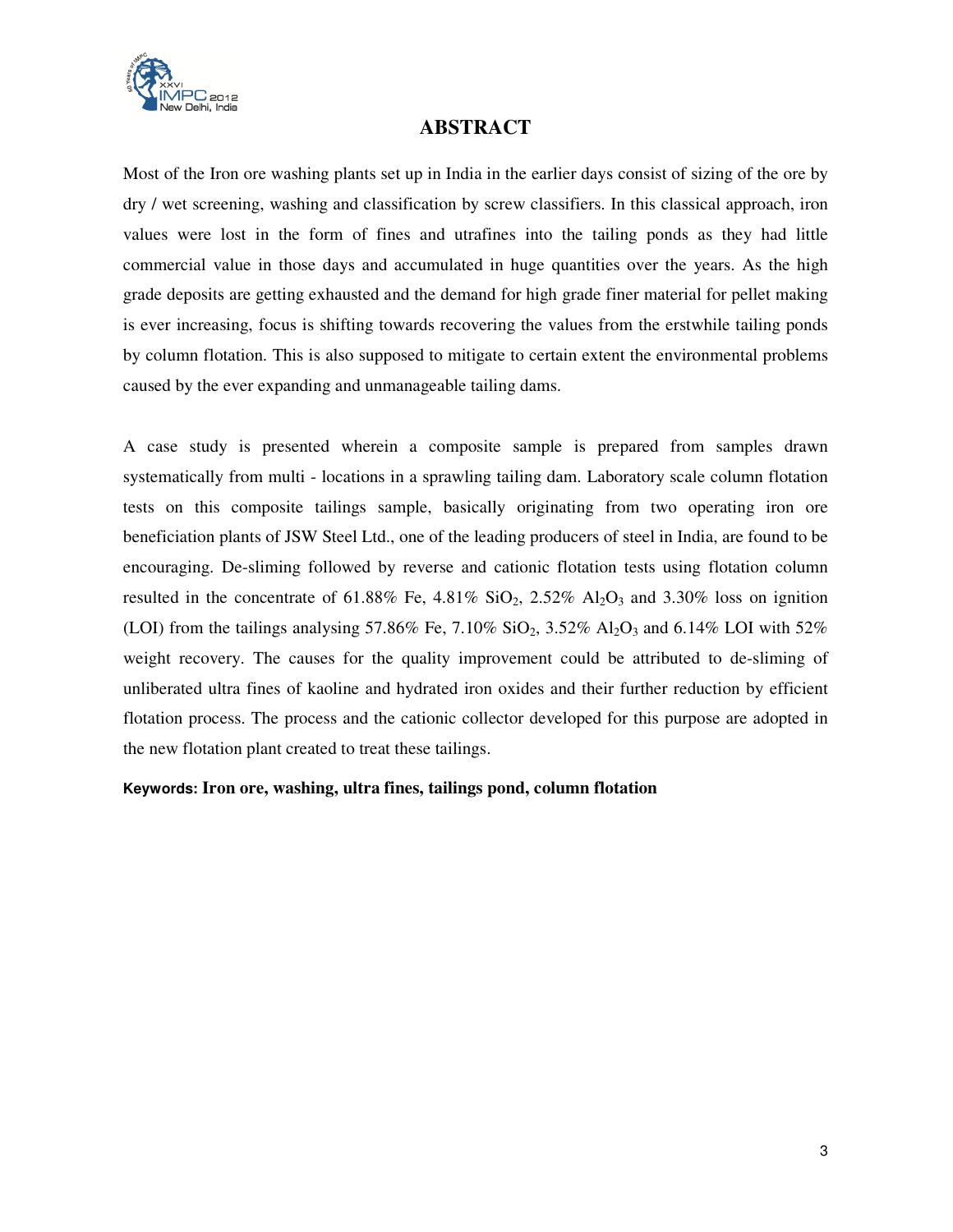

### **INTRODUCTION**

Reserves of high-grade iron ores are diminishing all over the world at an alarming rate. As a result, alternative ways of augmenting and conserving precious and non - renewable natural resources are being seriously looked into. One such attractive option is the recovery of metal values from slimes / tailings. Iron ore tailings containing around 48 - 60% Fe are generated from the iron ore washing plants and are disposed into tailing ponds without any further utility. These tailings in the form of slimes are not suitable in iron and steel making due to the presence of higher amount of gangue constituents. Several beneficiation techniques have been tried from time to time to reduce the gangue so that the beneficiated products could be effectively used.

Most of the iron ore mines in India produce hematite ores and have washing plants to produce lumps as well as fines. In this process, a part of the fine gangue material is removed from the product. Around 8-10 million tonnes of slimes containing around 48-60% of Fe are discarded every year (Prakash et al., 2000). These slimes can not be used in iron making as they contain higher amount of gangue (Sengupta and Prasad, 1990). Several beneficiation techniques have been tried from time to time to reduce the gangue so that the beneficiated products could be effectively used for iron making (Das et al., 1995; Prakash et al., 2000; Pradip, 2006;). Efforts have been made (Das et al., 1992) to reduce alumina in the slime by using classification followed by separation in a hydrocyclone wherein it is possible to obtain a product containing 64% Fe, 1.4% silica, and 3.5% alumina from a feed assaying 57% Fe, 4% silica, and 8.3% alumina. Several researchers (Gujraj et al. 1983; Mahiuddin et al. 1989; Hanumantha Rao and Narasimhan 1985) worked on the reduction of alumina from iron ores, focusing on flocculation techniques that resulted in success of varying degrees. The beneficiation of iron ore slimes produced from washing plants and tailing ponds of Kiriburu mines was studied (Prasad et al. 1988) using wet high-intensity magnetic separators (WHIMS) followed by classification in hydrocyclone whereby a concentrate assaying 63% Fe and 3.3% alumina was produced with an overall iron recovery of 56%. Though multi-gravity separation is a useful technique (Pradip 1994) for treating iron ore slimes in general and for reducing alumina in particular, it is not very successful commercially due to its low capacity. Separation of Barsua, Bolani, and Kiriburu iron ore slimes was studied (Das et al. 1995) using classification by hydrocyclone followed by high-intensity magnetic separation. Their results show that it is possible to obtain a concentrate assaying 60-65% Fe with 60-80% recovery. Another study (Srivastava et al. 2001) used classification in a hydrocyclone followed by spiral concentration for iron ore slimes obtained from washing plants and tailing ponds of Kiriburu mines. The experimental results show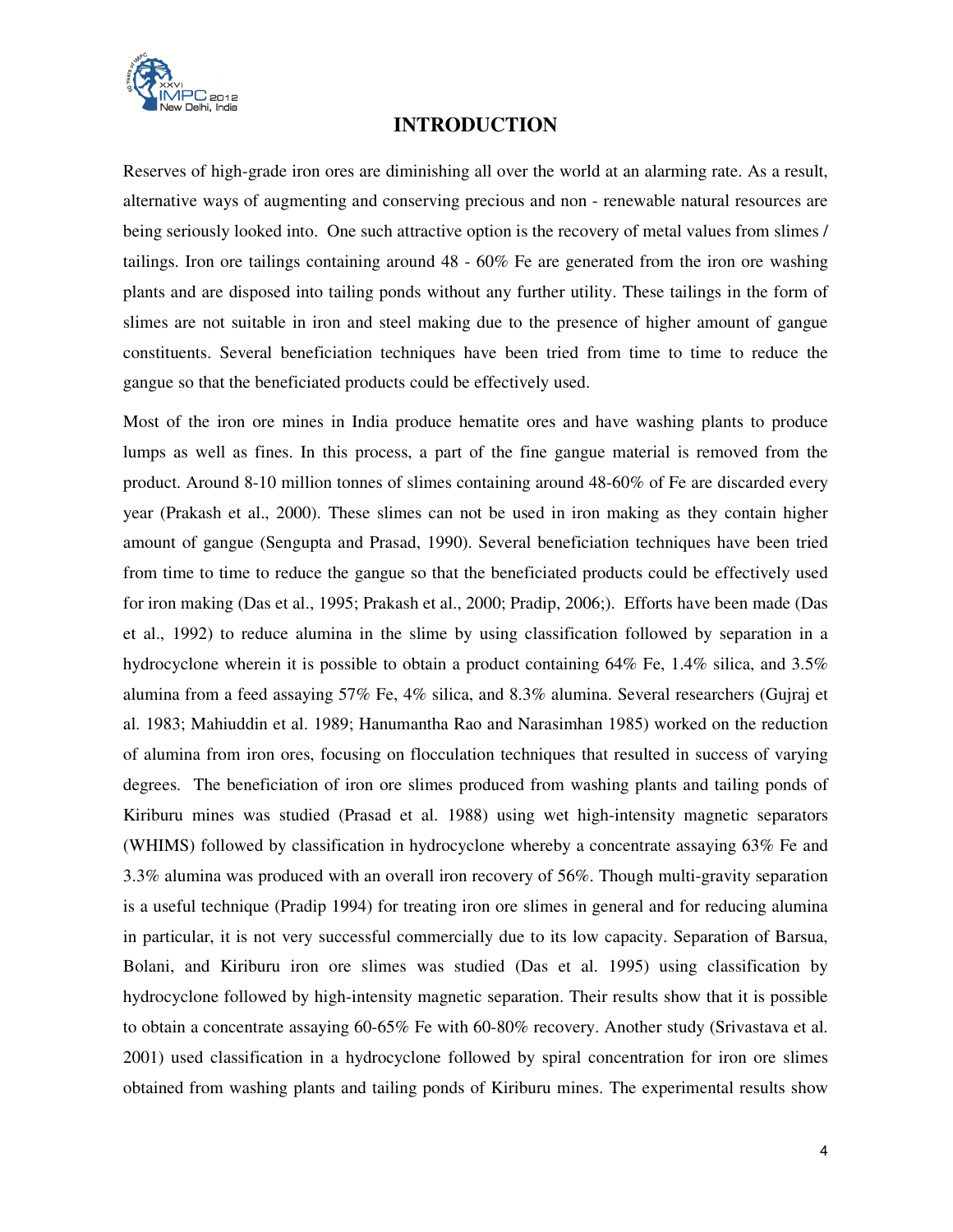

that it is possible to raise the iron content up to  $64.17\%$  at a yield of 37.3% with simultaneous decrease in the alumina content, down to 1.17%. Roy and Das (2008) also tried separating the gangue (viz. quartz and kaolinite from iron-bearing minerals, mostly hematite and goethite), to produce a suitable concentrate for downstream processing. Earlier studies (Vijaya Kumar et al., 2005a and b, Vijaya Kumar et al., 2010) indicated that silica and alumina could be reduced by reverse cationic column flotation of a pre-concentrate as a value addition step and also from screw classifier over flow obtained from two different operating beneficiation plants. In another study ( Rocha L, Cancado, R Z I and Peres, A E C, 2010) involving flotation column and reverse flotation process, high depressant dosage was suggested to achieve high grade concentrates with low impurity content. They could achieve approximately 60% mass recovery and 80% metal recovery in the flotation stage.

M/s JSW Steel Limited, one of the leading producers of Steel in India operates two beneficiation plants with the twin objectives of reducing alumina and silica from the iron ore fines. The unit operations comprise of wet screening, scrubbing, spirals, magnetic separation, and classification by screw classifiers and hydrocyclones. Recently, flotation was added to one of their beneficiation plants (Beneficiation Plant - 1) washing circuit to maximise the recovery of ultra fine iron values from the hydrocyclones. Another flotation plant is established to process the tailings from both the beneficiation plants that are accumulated at Sultanpura. Table 1 shows the amount of tailings accumulated over the years at JSW tailings dam. A case study is presented here to highlight the recovery of iron values from these tailings by emerging technologies like column flotation.

#### **MATERIALS AND METHODS**

#### **Materials**

Samples collected from different locations in the tailings pond analysed  $52 - 57\%$  Fe,  $8 - 9\%$  SiO<sub>2</sub>, 5  $-6\%$  Al<sub>2</sub>O<sub>3</sub> and 4 - 9% loss on ignition (LOI). The particle size of the composite sample prepared for test work purpose is given in Table 2 and its  $d_{80}$  is found to be 16.64 microns. Mineralogical analysis indicated that it is mainly composed of hematite, goethite and limonite as the iron bearing minerals whereas quartz and kaolinite (clay) formed the gangue. Microscopic studies reveal that iron bearing minerals are in intimate association with each other as well as with gangue in the size range below 5 microns. A comprehensive study on the mineralogical, geochemical and separation characteristics of the iron ore fines of this region with special reference to their implications on beneficiation in general and flotation in particular can be found elsewhere (Rao et al., 2009; Vijaya Kumar, Rao and Gopalkrishna, 2011).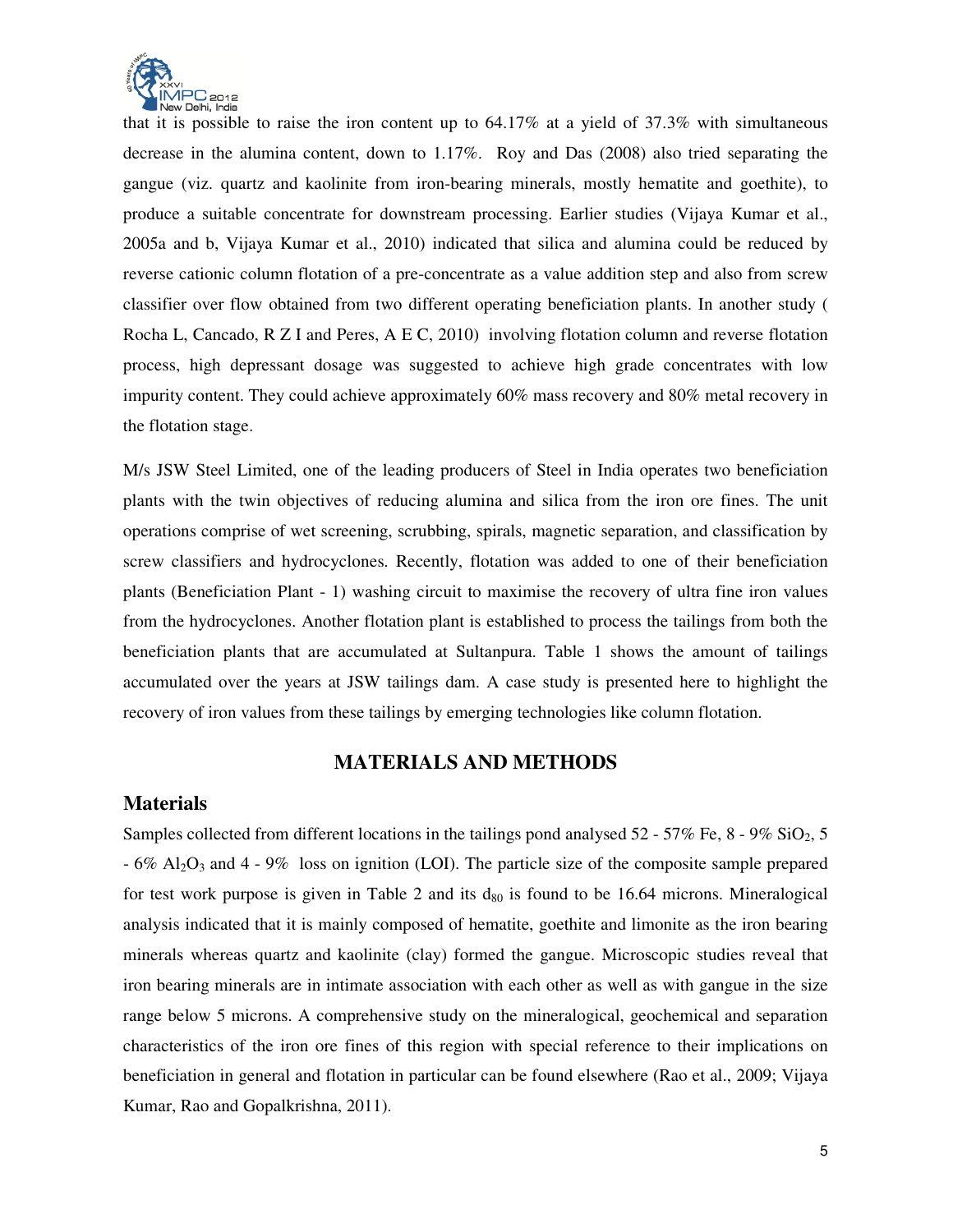

Cationic amine collectors which are generically same but compositionally different from each other were developed by M/s Somu Organo-Chem Pvt. Ltd., Bengaluru, India in collaboration with CSIR-National Metallurgical Laboratory - Madras Centre (NML - MC). Their performance was evaluated and the best among them, Sokem 524C, was chosen for lowering alumina content and optimizing process parameters. The causticised maize starch supplied by M/s Riddhi Siddhi Gluco Biols Ltd., Ahmedabad, India was used as depressant for iron bearing minerals. Commercial grade sodium hydroxide was used as pH regulator.

#### Laboratory flotation column tests

The automated flotation column with an internal diameter of 74 mm designed and developed by NML - MC is used in the present study. The details of the flotation column are shown in Figure 1. The column shells are made up of flanged sections consisting of air injection zone, collection zone, feed point and cleaning zone/froth zone. Electronically controlled metering pumps are used to feed and discharge the slurry. The pumps are designed to deliver an accurately measured volume of slurry with an error of +/- 2%. Slurry/froth interface is maintained using Differential Pressure Transmitter (DPT). The output signal of the DPT is looped with the stroke controller of the tailing pump so that the pumping rate could be automatically varied to maintain the interface level at a fixed froth depth. Under steady state conditions, the interface level could be maintained at a constant height to within +/- 1cm. Purge rotameters with differential pressure regulators are used to control the flow of air and water.

#### Experimental procedure

The air from the compressor is let into the column at a desired flow rate. The column is filled with water and stabilized at required froth depth. After stabilization with water, the reagents' conditioned tailings slurry is pumped into the column at desired flow rate. The slurry at 15% solids is conditioned initially with sodium hydroxide in a conditioner with the conditioning time of 180 seconds. In the second stage, starch is added and conditioned for further 180 seconds. This slurry is further conditioned with amine collector. The reagentized slurry is fed to the column and allowed to run for a minimum period of 3 - 4 residence times. Samples are drawn under near-steady state conditions. Both the process parameters and column operating conditions are recorded before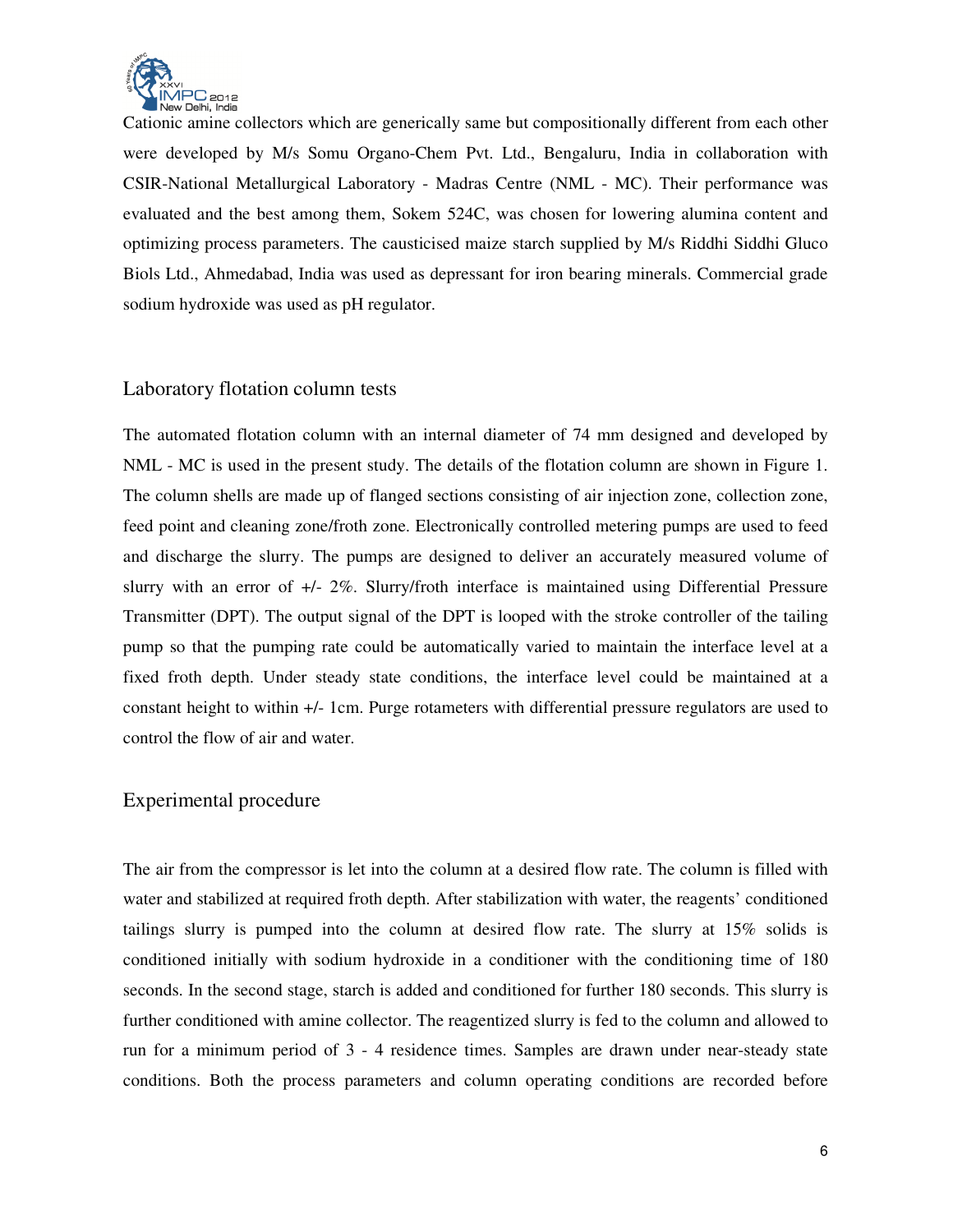

collecting the samples. Samples are analyzed for Fe,  $SiO<sub>2</sub>$ ,  $Al<sub>2</sub>O<sub>3</sub>$  and loss on ignition (LOI) by adopting standard methods of analyses.

### **RESULTS AND DISCUSSION**

Depending on the nature of iron ore, either iron minerals or gangue minerals can be floated using suitable collectors. If the ore is of low grade, iron minerals are floated directly using oleic acid or other collectors (Direct flotation). On the other hand, if the gangue  $Al_2O_3$  &  $SiO_2$  content is relatively low, gangue minerals are floated using fatty amines as collectors (Reverse flotation). Choice of direct or reverse flotation is mainly dictated by the overall economics of the process. In this particular case, since gangue content is less, reverse flotation using cationic collector is adopted.

Generally, fatty amines with hydrocarbon chain length of 12-18 carbon atoms are used as collectors for the flotation of silica and alumina bearing minerals. In order to enhance the solubility of amines, they are usually converted to their chloride salts and/or acetates. Fatty amines with better solubility and surface activity are ideally suitable.

It is well known that amines are positively charged molecules up to pH 10.0

$$
R-NH_2 + H^+ \stackrel{\longrightarrow}{\longrightarrow} R-NH_3^+ \tag{1}
$$

Positively charged molecules are easily attracted towards negatively charged particles by electrostatic interaction. Thus, negatively charged particles are made hydrophobic by adsorbing collector molecules. Since the iso electric point of  $SiO<sub>2</sub>$  is around 2.5, silica particles are negatively charged above pH 2.5.

$$
-H^{+} \longrightarrow H^{+}
$$
  
SiOH  $\longrightarrow$  SiO<sup>+</sup> (2)

Though pH 3.0 to 10.0 is an ideal range for adsorption of amine molecules on silica particles, alumina and iron minerals are positively charged up to pH 7.5 - 9.0. In order to achieve better selectivity, the particles are thoroughly dispersed by adjusting the pH to above 9.0 where iron minerals, silica and alumina bearing minerals are negatively charged. At this stage, surface of the iron minerals is masked to avoid amine adsorption by conditioning with starch. Thus iron minerals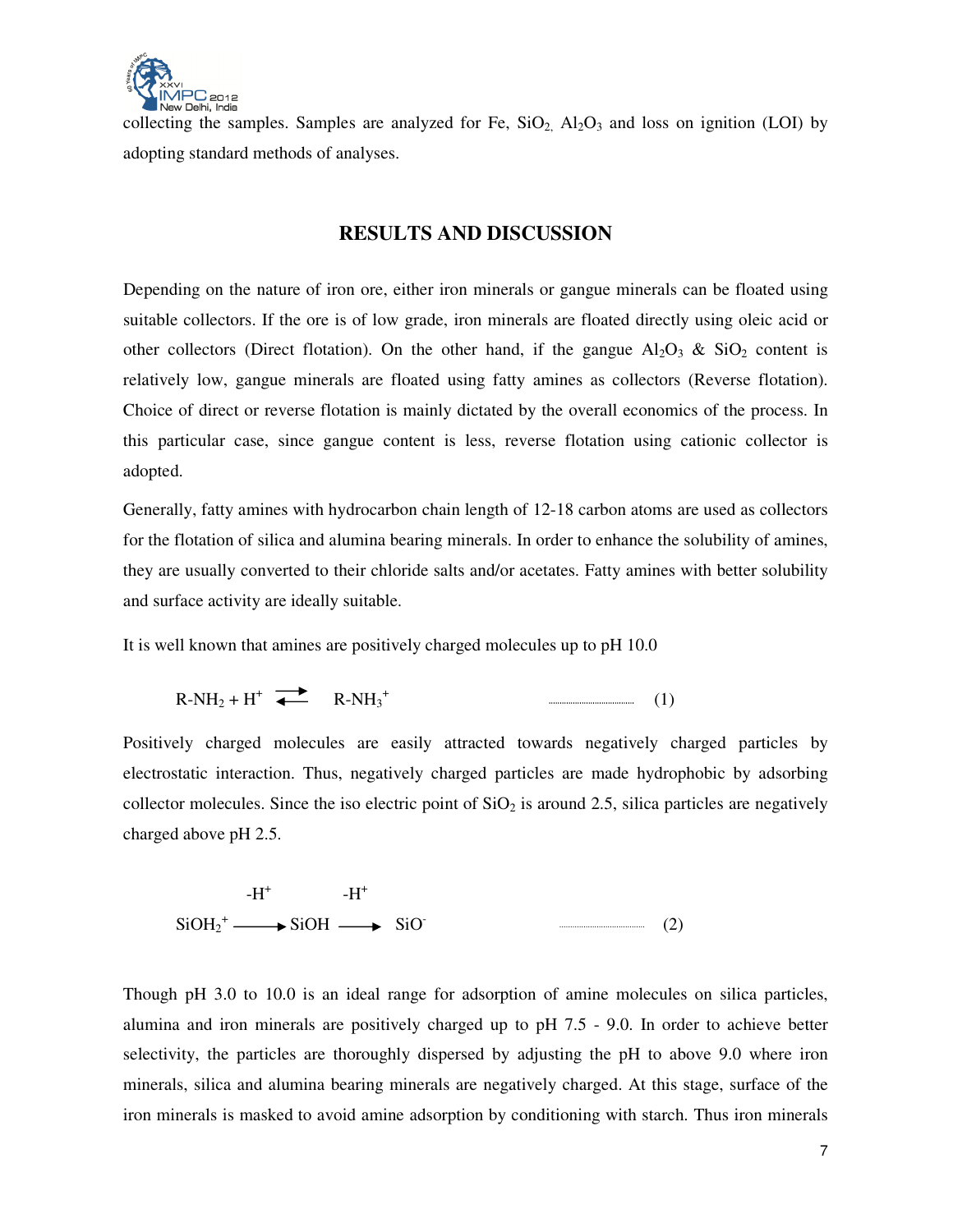

could be depressed and, silica and alumina bearing minerals could be selectively floated using cationic collectors.

Preliminary experiments are conducted in Denver D12 flotation cell to optimize the dosage of collector (Sokem 524C) and depressant (starch) for iron bearing minerals at pH 10.0. These optimized process parameters (Sokem 524C: 0.3 kg/t and starch: 1.0 kg/t) are utilized during the operation of flotation column. The optimum result that could be obtained when tailings is subjected to column flotation without desliming is shown in Table 3. The experimental conditions maintained are pH: 9.5 - 10.0; starch: 1.0 kg/t; Sokem 524C: 0.3 kg/t; feed to flotation column: 15% solids by weight; superficial air velocity: 1.15 cm/s; slurry residence time: 15 minutes; froth depth: 25 cm. Under the test conditions, alumina could be reduced to 2.90% only from 3.52% with 62.30% weight recovery of the concentrate. To improve the removal of alumina, it is thought prudent to de-slime the sample. The tailings slurry is de-slimed at 10% solids by weight at pH 10.0. All experimental conditions remained the same, except the collector's dosage which is reduced to 0.2 kg/t. Table 4 shows the results of the test conducted on flotation column after de-sliming the tailings slurry. Figure 2 shows the granulometry of slimes, de-slimed feed to the flotation column, tailings and concentrate generated thereof. It is evident that de-sliming helped not only in elimination but also in avoiding the interference of extreme ultra fines (below 5 microns) with flotation process. They are also undesirable in the process from unfavourable liberation characteristics point of view as borne out by the earlier microscopic studies. This also favoured in reducing the collector's consumption in the process. The quality improvement could be attributed to de-sliming which removed ultrafine sized kaoline and hydrated iron oxides that were evident from relatively higher values of alumina, silica and loss on ignition in slimes (Table 4). This was further enhanced by their efficient reduction in the form of tailings discharge during flotation process. Thus, a concentrate of 61.88% Fe, 4.81% SiO<sub>2</sub>, 2.52% Al<sub>2</sub>O<sub>3</sub> and 3.30% LOI could be generated with weight recovery of 52.11% from the feed analysing 57.86% Fe, 7.10%  $SiO_2$ , 3.52%  $Al_2O_3$  and 6.14% LOI. The process and the cationic collector reagent developed for this purpose were accepted and adopted by the management of M/s JSW Steel Limited. New facilities involving dredging the accumulated tailings and treating them by flotation are being created near the tailings dam to recover the iron values from it.

### **CONCLUSIONS**

With the increased awareness and importance of recovering ultrafine iron values from slimes / tailings from erstwhile as well as existing tailing dams, industry is looking for suitable and viable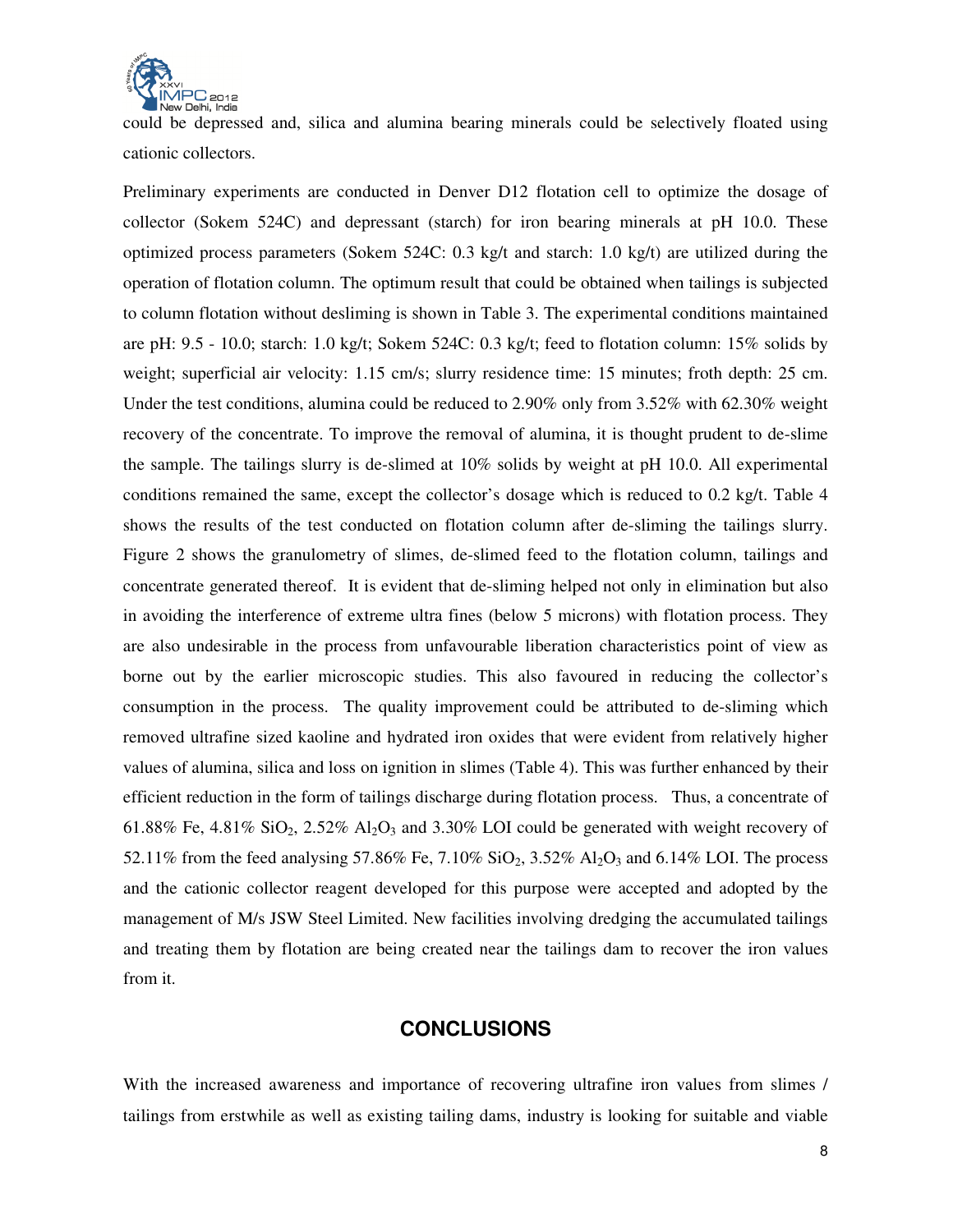

technology. Reverse flotation involving cationic collector and flotation column was found to offer the best solution from industrial point of view. A case study is presented on the utilization of tailings sample, drawn from the tailings dam of the operating beneficiation plants of JSW Steel Limited, India. A concentrate of  $61.88\%$  Fe,  $4.81\%$  SiO<sub>2</sub>,  $2.52\%$  Al<sub>2</sub>O<sub>3</sub> and  $3.30\%$  LOI could be generated with weight recovery of  $52.11\%$  from the tailings analysing  $57.86\%$  Fe,  $7.10\%$  SiO<sub>2</sub>,  $3.52\%$  Al<sub>2</sub>O<sub>3</sub> and 6.14% LOI. The concentrate so generated is attractive for pellet making in terms of its granulometry and acceptable levels of alumina content in it. Based on the process and cationic collector developed for alumina reduction in the tailings, new facilities involving dredging and flotation based processing plant are being set up at the tailings dam of M/s JSW Steel Limited, India.

## **ACKNOWLEDGEMENTS**

The authors are grateful to the Director of CSIR-National Metallurgical Laboratory, Jamshedpur for his valuable guidance, encouragement and permission to publish the work. The authors would like to thank the management of M/s JSW Steel Limited, India for providing the logistic support as well as chemical analysis of the samples.

### **REFERENCES**

Das, B, Prakash, S, Mohapatra, B K, Bhaumik, S K and Narasimhan, K S, 1992. Beneficiation of iron ore slimes using hydrocyclone, *Mineral and Metallurgical Processing*, 9(2): 101-103.

Das, B, Mohapatra, B K, Reddy, P S R, and Das S, 1995. Characterisation and beneficiation of iron ore slimes for further processing, *Powder Handling and Processing*, 7(1): 41-44.

Gujraj, B, Sharma, J P, Baldawa, A, Arora, S C D, Prasad, N and Biswas, A K, 1983. Dispersionflocculation studies on hematite-clay systems, *International Journal of Mineral Processing,* 11: 285-302.

Hanumantha Rao, K and Narasimhan, K S, 1985. Selective flocculation applied to Barsua iron ore tailings, *International Journal of Mineral Processing*, 14: 67-75.

Mahiuddin, S, Bandopadhyay, S, and Baruah, J N, 1989. A study on the beneficiation of Indian iron ore fines and slime using chemical additives, *International Journal of Mineral Processing*, 11: 285-302.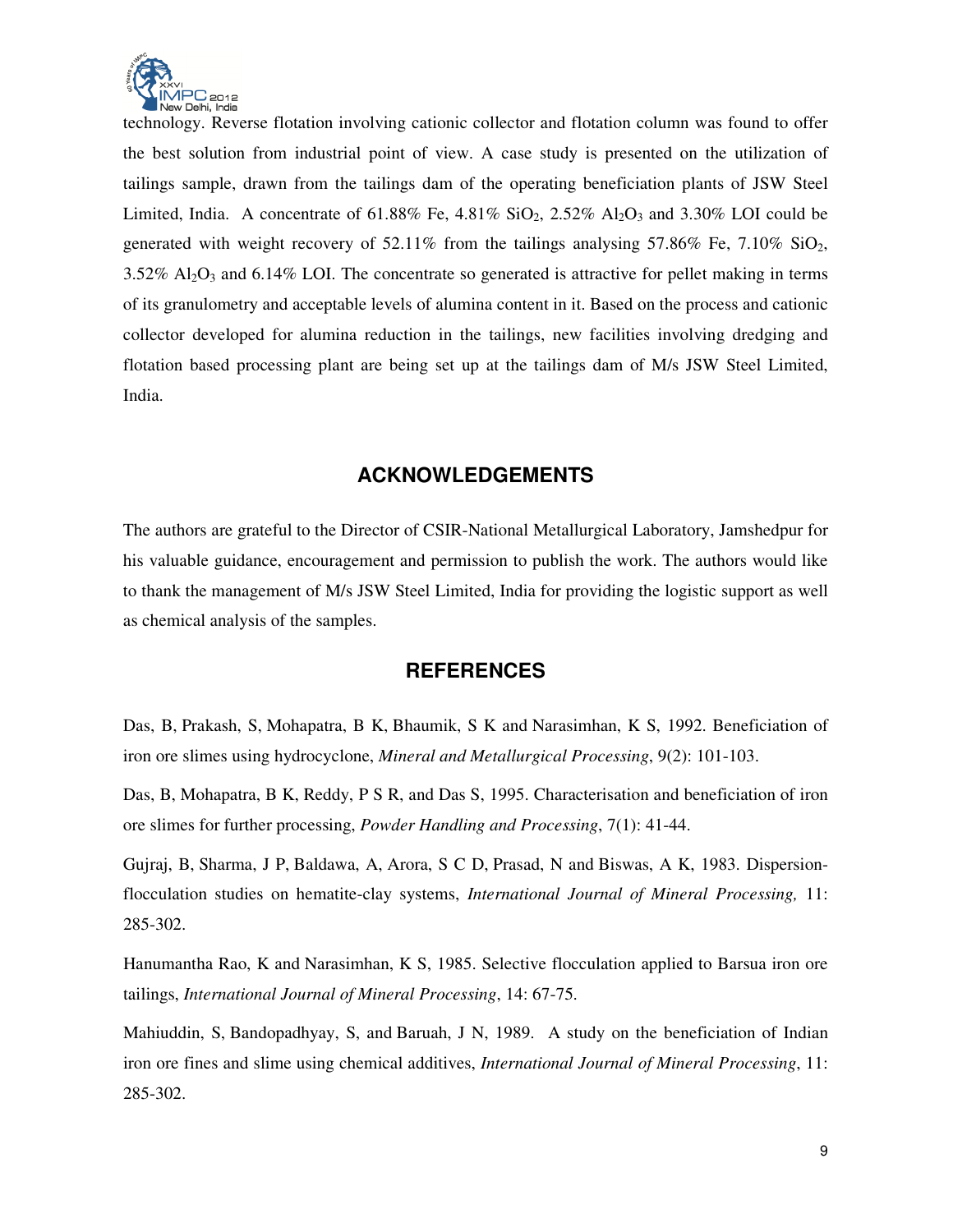

Pradip,1994. Beneficiation of alumina-rich Indian iron-ore slimes, *Metallurgical and Materials Processing*, 6(3): 179-194.

Pradip, 2006. Processing of alumina-rich Indian iron ore slimes, *International Journal of Minerals, Metals and Materials Engineering*, 59(5): 551-568.

Prakash, S, Das, B, Mohapatra, B K and Venugopal R, 2000. Recovery of iron values from iron ore slimes by selective magnetic coating, *Separation Science and Technology*, 35(16): 2651 – 2662.

Prasad, N, Ponomarev, M A, Mukherjee, S K, Sengupta, P K, Roy, P K and Gupta, S K, 1988. Introduction of new technologies for beneficiation of Indian hematite ores, reduction of a losses and increase in their quality, in *Proceedings XVI International Mineral Processing Congress (ed: E Forsberg)* pp 1369-1380 (Elsevier Science Publishers: B. V. Amsterdam).

Rao, D S, Vijaya Kumar, T V, Subba Rao, S, Prabhakar, S, and Bhaskar Raju, G, 2009. Mineralogy and geochemistry of a low grade iron ore sample from Bellary – Hospet sector, India and their implications on beneficiation, *Journal of Minerals & Materials Characterization & Engineering*, 8(2): 115-131.

Rocha, L, Cancado, R Z L and Peres, A E C, 2010. Iron ore slimes flotation, *Minerals Engineering*,  $23(11 - 13)$ :  $842 - 845$ .

Roy, S and Das A, 2008. Characterization and processing of low-grade iron ore slime from the Jilling area of India, *Mineral Processing and Extractive Metallurgy Review*, 29(3): 213 – 231.

Sengupta, P K and Prasad, N, 1990. Beneficiation of high alumina iron ores, in *Iron Ore Processing and Blast Furnace Iron Making* (ed: S K Gupta, V I Litivinenko and E F Vegmann), pp 1 – 47 (Oxford & IBH Publishing Co. Pvt. Ltd.: New Delhi, India).

Srivastava , M. P, Pan , S K, Prasad N. and Mishra, B K, 2001. Characterization and processing of iron ore fines of Kiriburu deposit of India. *International Journal of Mineral Processing*, 61(2): 93-107.

Vijaya Kumar, T V, Rao, D S, Subba Rao, S, More, P, Reddy, Y S, Prabhakar, S, and Bhaskar Raju, G, 2005a. Beneficiation of iron ore fines by conventional flotation, flotation column and dual extraction column - a pilot scale study, *Powder Handling and Processing*, 17(2): 88 - 93.

Vijaya Kumar, T V, Rao, D S, Subba Rao, S, Prabhakar, S, More, P, and Bhaskar Raju, G, 2005b. Semi-commercial scale studies using flotation column and dual extraction column on iron ores of Goa, India, *Journal of Minerals and Materials Characterization & Engineering*, 4(2): 113 - 124.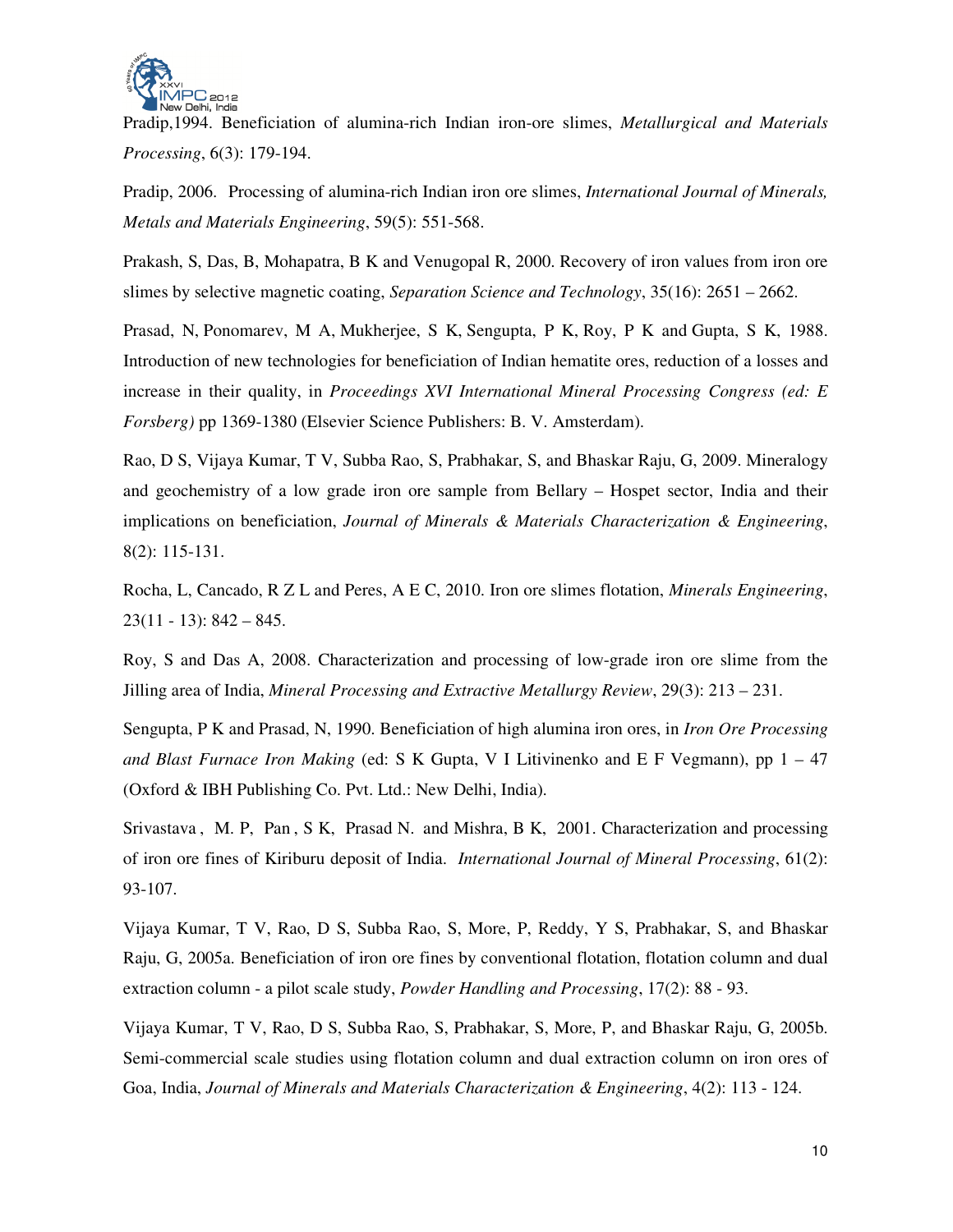

Vijaya Kumar, T V, Rao, D S, Subba Rao, S, Prabhakar, S and Bhaskar Raju, G, 2010. Reverse flotation studies on an Indian low grade iron ore slimes, *International Journal of Engineering Science and Technology*, 2(4): 634-645.

Vijaya Kumar, T V, Rao, D S, and Gopalkrishna, S J, 2011. Mineralogical and separation characteristics of iron ore fines from Bellary - Hospet, India with special emphasis on beneficiation by flotation, *Journal of mining and metallurgy*, 47A (1): 39 – 49.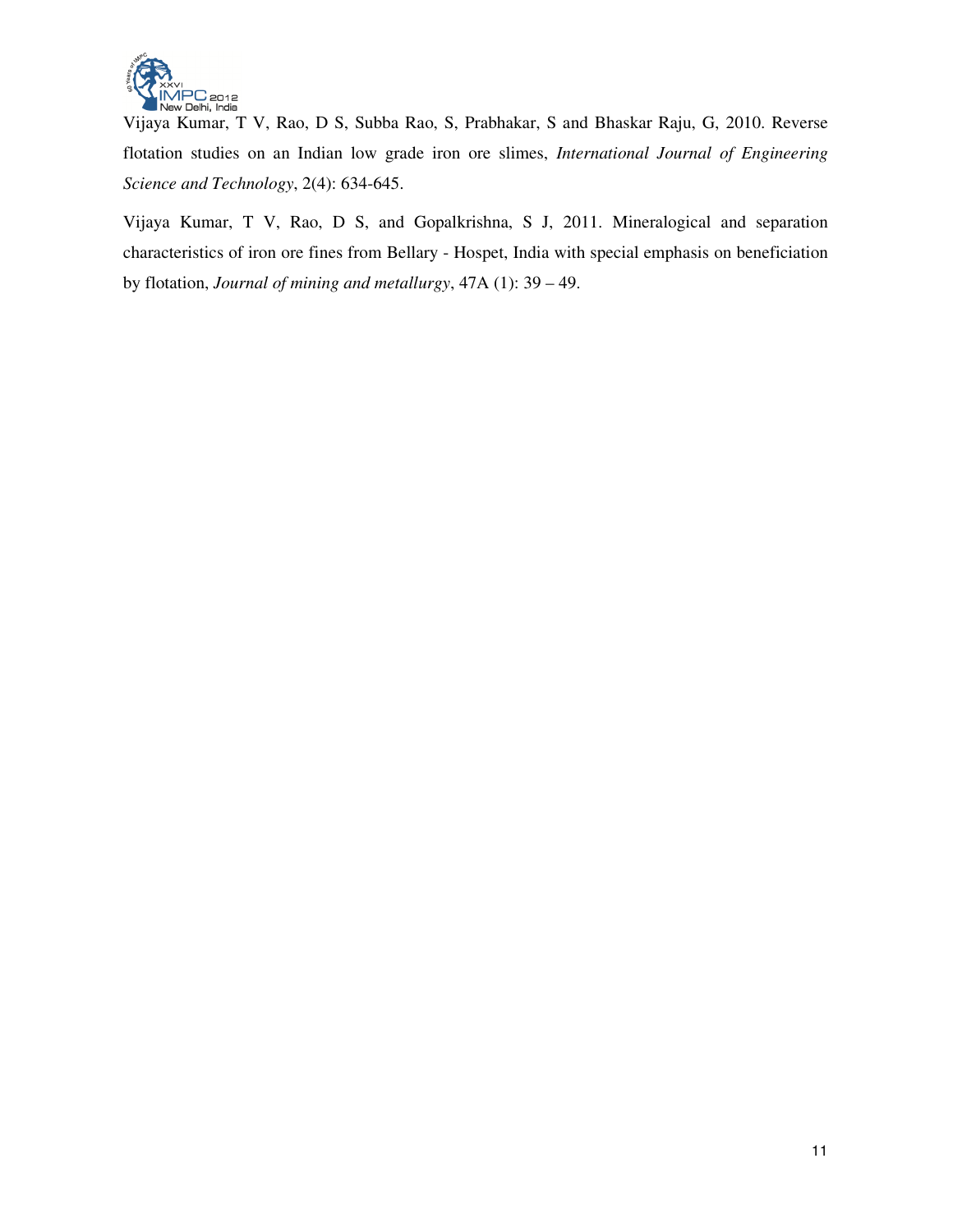

# **LIST OF FIGURES**

Figure 1 Schematic diagram of NML – MC laboratory scale flotation column

Figure 2 Granulometry of slimes, de-slimed feed to column, concentrate & tailings

# **LIST OF TABLES**

Table 1

Details of tailings accumulated over the years at JSW tailings dam

Table 2

Particle size analysis of the composite tailings sample (feed to flotation column)

Table 3

Column flotation test results on JSW Steel tailings (without de-sliming)

Table 4

Column flotation test results on JSW Steel tailings (after de-sliming)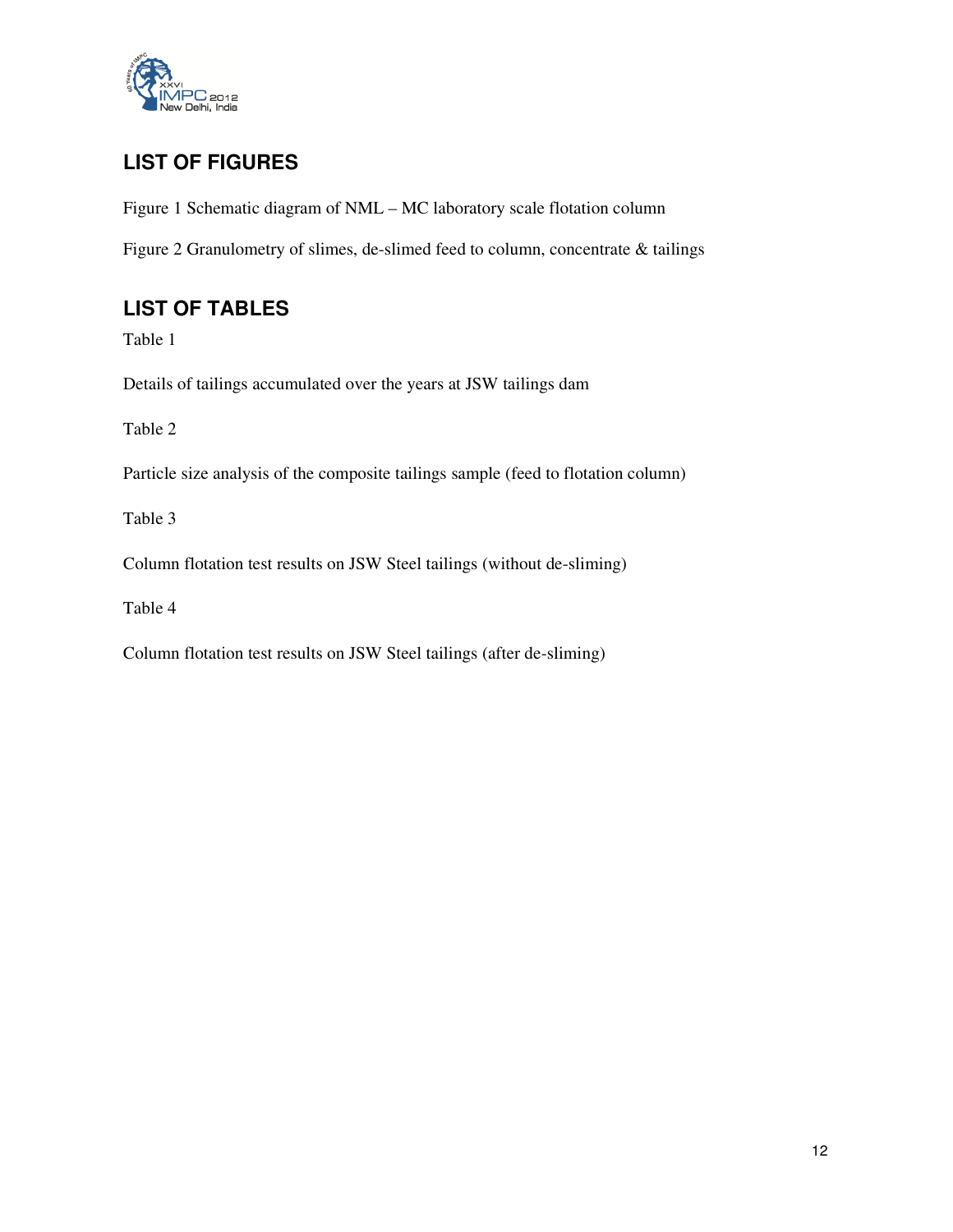

Figure 1 Schematic diagram of NML – MC laboratory scale flotation column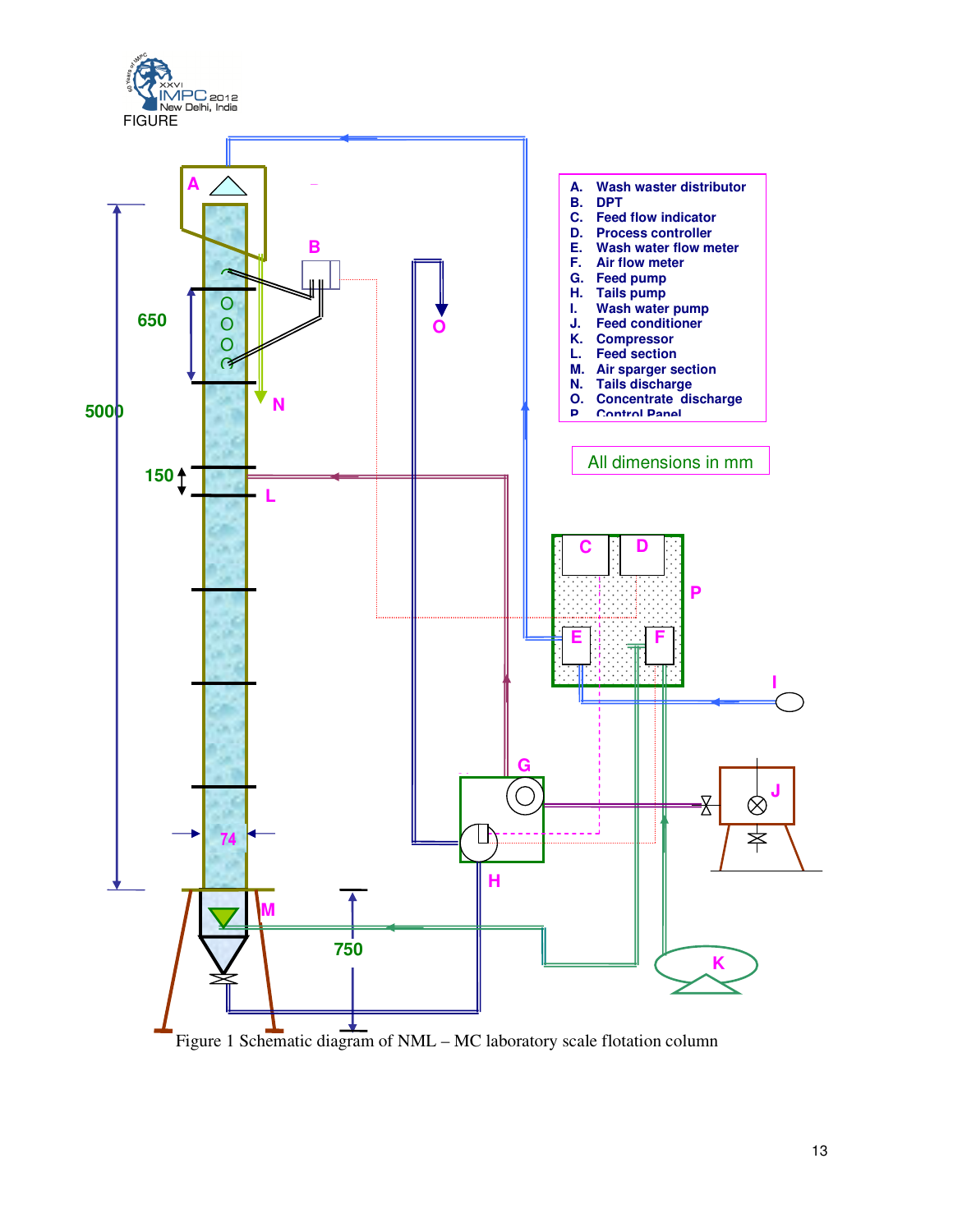



Figure 2 Granulometry of slimes, de-slimed feed to column, concentrate & tailings

### TABLES

### Table 1

Details of tailings accumulated over the years at JSW tailings dam

| <b>Period</b> | <b>Tailings, tonnes</b> |
|---------------|-------------------------|
| $2003 - 04$   | 199929                  |
| $2004 - 05$   | 235584                  |
| $2005 - 06$   | 255797                  |
| $2006 - 07$   | 335674                  |
| $2007 - 08$   | 462097                  |
| $2008 - 09$   | 432094                  |
| $2009 - 10$   | 261410                  |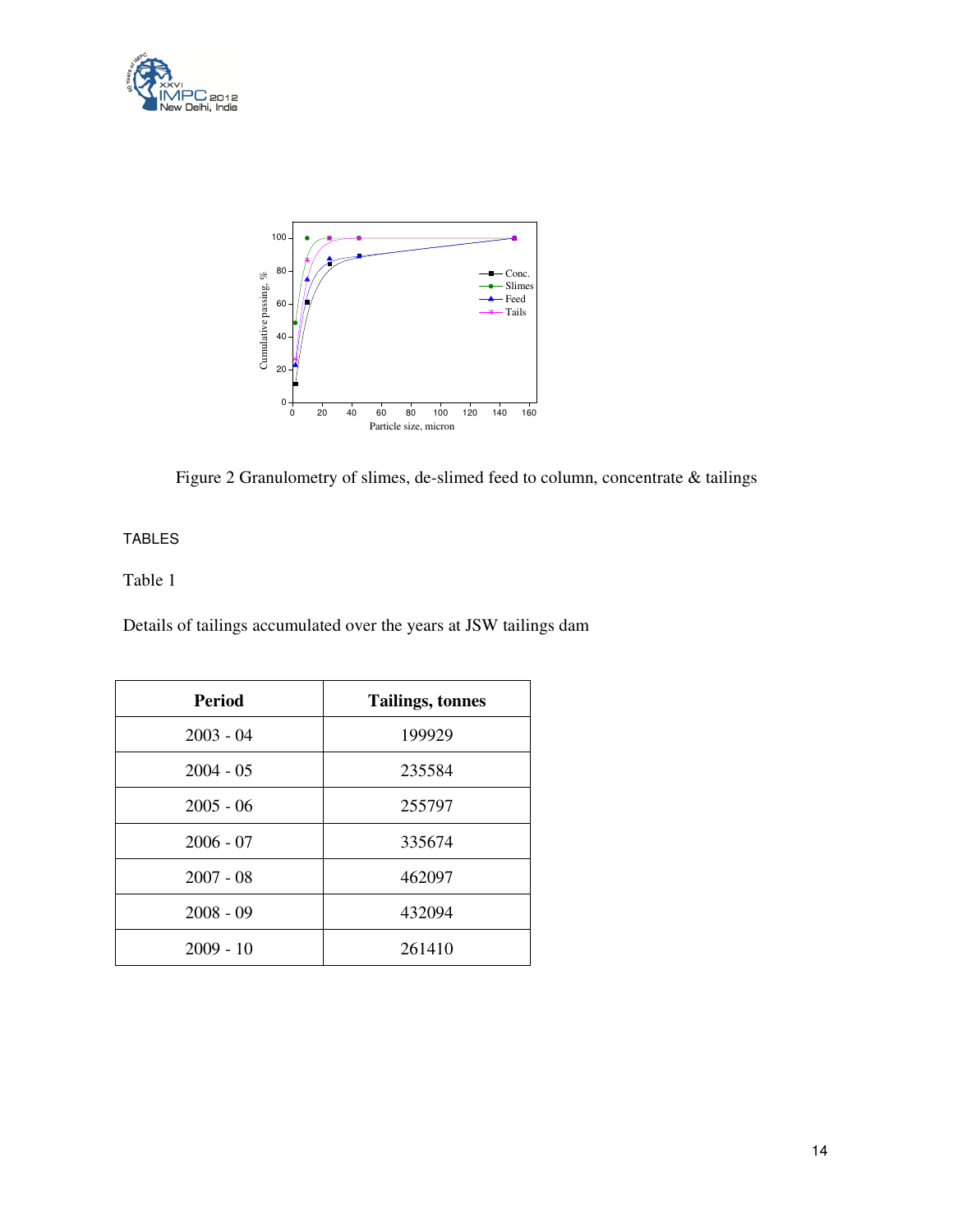

## Table 2

Particle size analysis of the composite tailings sample (feed to flotation column)

| Particle size, microns | Cumulative passing, % |
|------------------------|-----------------------|
| 2                      | 22.89                 |
| 10                     | 74.79                 |
| 25                     | 87.44                 |
| 45                     | 88.85                 |
| 150                    | 100.00                |

## Table 3

Column flotation test results on JSW tailings (without de-sliming)

| <b>Product</b>  | Weight,           | Assay, $%$ |                  |           |            | Distribution, % |                  |           |       |
|-----------------|-------------------|------------|------------------|-----------|------------|-----------------|------------------|-----------|-------|
|                 | $\%$              | Fe         | SiO <sub>2</sub> | $Al_2O_3$ | <b>LOI</b> | Fe              | SiO <sub>2</sub> | $Al_2O_3$ | LOI   |
| <b>Tailings</b> | 37.70             | 54.29      | 9.51             | 4.75      | 5.77       | 35.39           | 48.79            | 49.78     | 47.89 |
| Concentrate     | 62.30             | 59.98      | 6.04             | 2.90      | 3.80       | 64.61           | 51.21            | 50.22     | 52.11 |
|                 | Head (calculated) | 57.84      | 7.35             | 3.60      | 4.54       |                 |                  |           |       |
| Head (assay)    |                   | 57.86      | 7.10             | 3.52      | 6.14       |                 |                  |           |       |